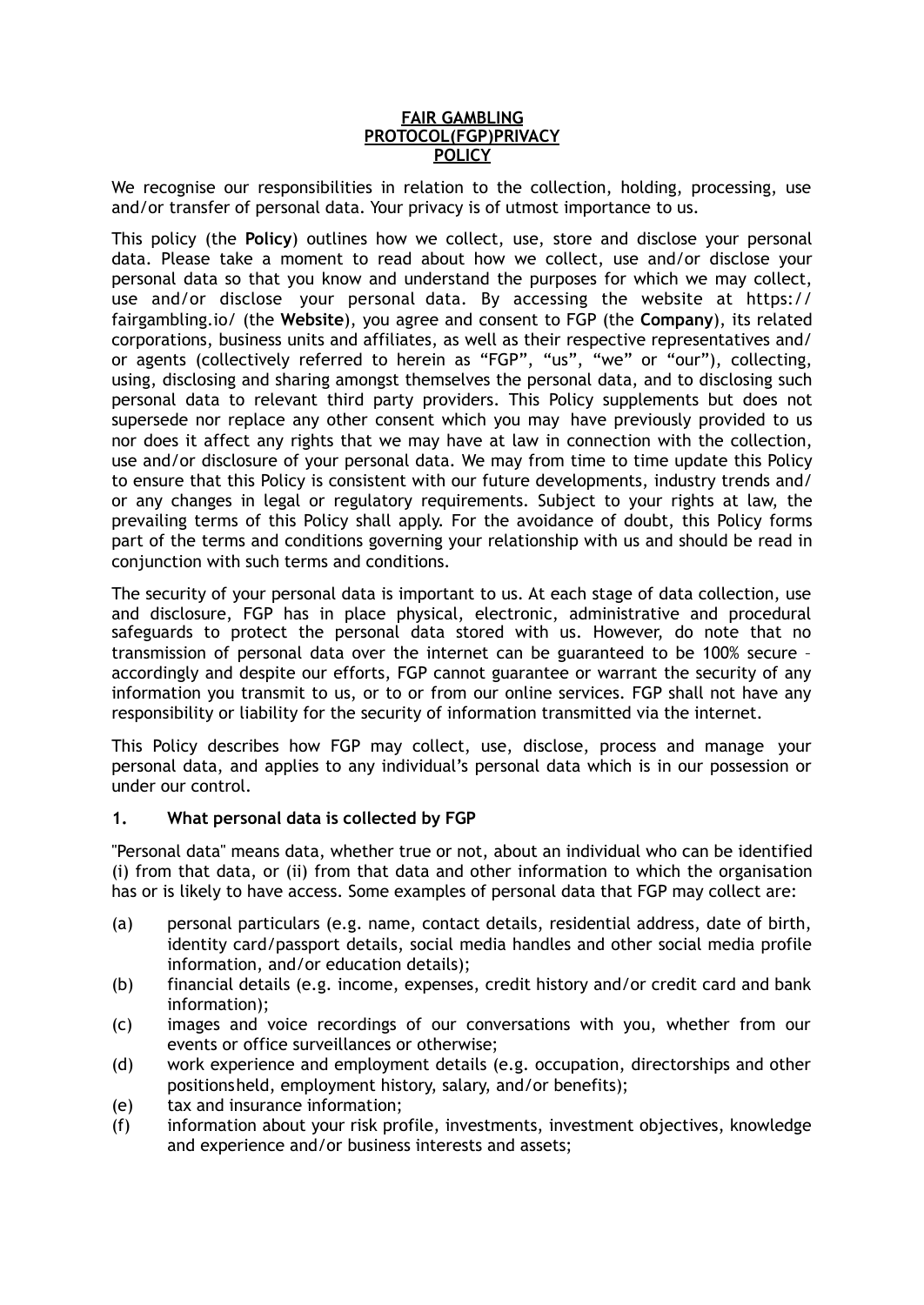- (g) information about your use of our services and Website;
- (h) usernames and password, third party account credentials (such as your Facebook logincredentials, Google login credentials) and IP address;
- (i) banking information (e.g. account numbers and banking transactions);
- (j) private or public cryptographic key relating to addresses on distributed ledger networksand/or similar information; and/or
- (k) personal opinions made known to us (e.g. feedback or responses to surveys).

Personal data may be collected when you interact with our services or use the Website, or may be received by FGP from third-party databases or service providers that provide business information.

### **2. Purposes for collection, use and disclosure of your personal data**

FGP may collect, use and/or disclose your personal data for its business purposes, including operations for these purposes. These may include, without limitation, the following:

- (a) developing and providing facilities, products or services (whether made available by us orthrough us), including but not limited to:
	- (i) sale of digital tokens or virtual currencies;
	- (ii) acting as intermediaries through any blockchain, network or platform developed ormanaged by us;
	- (iii) recording and/or encryption on any blockchain, network or platform developed ormanaged by us;
	- (iv) promoting advertisements or marketing material, whether from us or third parties;
	- (v) various products and/or services (whether digital or not, and whether providedthrough an external service provider or otherwise);
	- (vi) providing, managing or accessing digital wallets for holding digital assets;
	- (vii) making payments for participation in any blockchain, network or platform developedor managed by us (as applicable);
	- (viii) services for purchasing, trading and/or holding of digital assets as well as theirderivatives;
	- (ix) various products and/or services related to digital assets as well as their derivatives;
	- (x) any escrow, courier, anti-counterfeiting or dispute resolution services;
	- (xi) transactions and clearing or reporting on these transactions;
	- (xii) carrying out research, planning and statistical analysis; and/or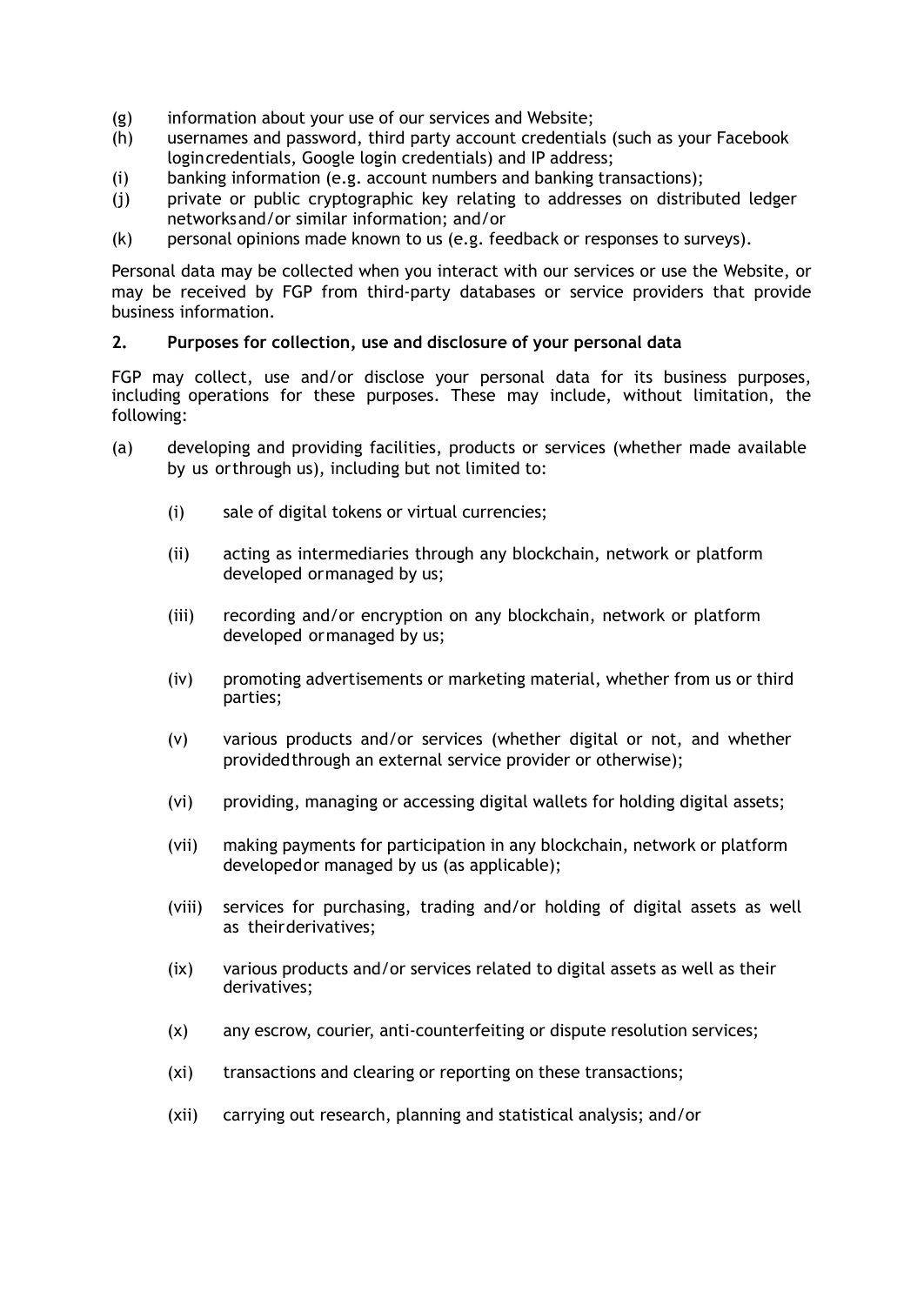- (xiii) analytics for the purposes of developing or improving our products, services, security, service quality, staff training, and advertising strategies;
- (b) assessing and processing applications, instructions, transactions, or requests from you or ourcustomers;
- (c) communicating with you, including providing you with updates on changes to products, services and banking facilities (whether made available by us or through us) including any additions, expansions, suspensions and replacements of or to such products, services and banking facilities and their terms and conditions;
- (d) managing our infrastructure and business operations and complying with internal policies and procedures;
- (e) responding to queries or feedback;
- (f) addressing or investigating any complaints, claims or disputes;
- (g) verifying your identity for the purposes of providing facilities, products or services, which would require comparison of your personal information against third party databases and/orprovision of such information to third party service providers;
- (h) conducting credit checks, screenings or due diligence checks as may be required under applicable law, regulation or directive;
- (i) complying with all applicable laws, regulations, rules, directives, orders, instructions and requests from any local or foreign authorities, including regulatory, governmental, tax and law enforcement authorities or other authorities;
- (j) enforcing obligations owed to us;
- (k) monitoring products and services provided by or made available through us;
- (l) complying with obligations and requirements imposed by us from time to time by any credit bureau or credit information sharing services of which we are a member or subscriber;
- (m) creating and maintaining credit and risk related models;
- (n) financial reporting, regulatory reporting, management reporting, risk management (including monitoring credit exposures, preventing, detecting and investigating crime, including fraud and any form of financial crime), audit and record keeping purposes;
- (o) enabling any actual or proposed assignee or transferee, participant or subparticipant of FGP's rights or obligations to evaluate any proposed transaction;
- (p) enforcing obligations owed to us; and/or
- (q) seeking professional advice, including legal or tax advice.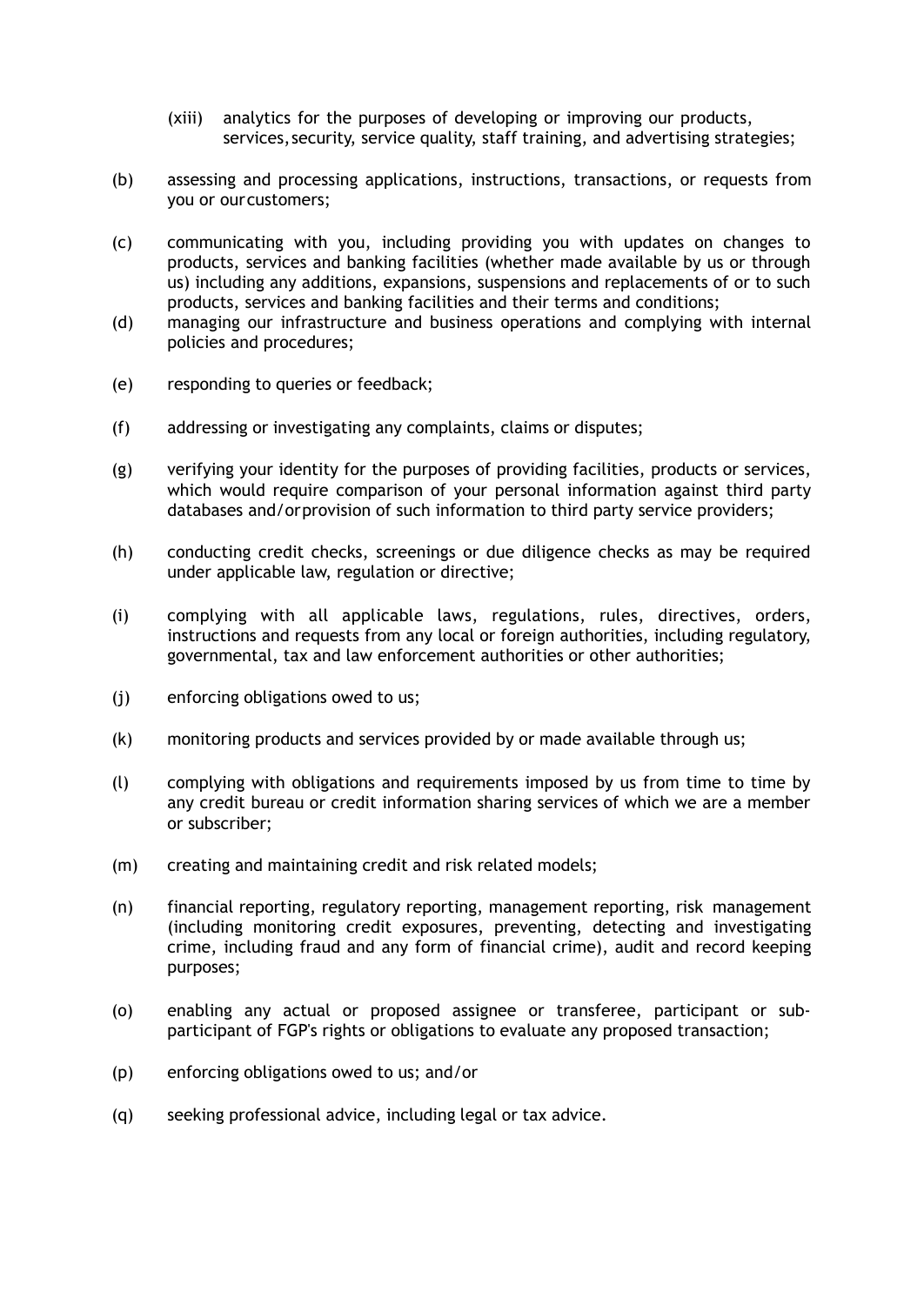We may also use personal data for purposes set out in the terms and conditions that govern our relationship with you or our customer.

## **3. Use of personal data for marketing purposes**

We may use your personal data to offer you products or services, including special offers, promotions, contests or entitlements that may be of interest to you or for which you may be eligible. Such marketing messages may be sent to you in various modes including but not limited to electronic mail, direct mailers, short message service, telephone calls, facsimile and other mobile messaging services. In doing so, we will comply with all applicable data protection and privacy laws.

In respect of sending telemarketing messages to your telephone number via short message service, telephone calls, facsimile and other mobile messaging services, please be assured that we shall only do so if we have your clear and unambiguous consent in writing or other recorded form to do so or if you have not otherwise made the appropriate registration of that number with the Do Not Call Registry. If we have an ongoing relationship with you and you have not indicated to us that you do not wish to receive telemarketing messages sent to your telephone number, we may send you telemarketing messages to that number related to the subject of our ongoing relationship via short message service, facsimile and other mobile messaging services (other than a voice or video call).

You may at any time request that we stop contacting you for marketing purposes via selected or all modes.

To find out more on how you can change the way we use your personal data for marketing purposes,please contact us.

Nothing in this section shall vary or supersede the terms and conditions that govern our relationship with you.

### **4. Disclosure and sharing of personal data**

We may from time to time and in compliance with all applicable laws on data privacy, disclose your personal data to any personnel of FGP or to third parties (including without limitation banks, financial institutions, credit card companies, credit bureaus and their respective service providers, companies providing services relating to insurance and/or reinsurance to us, and associations of insurance companies, agents, contractors or third party service providers who provide services to us such as telecommunications, information technology, payment, data processing, storage and archival, and our professional advisers such as our auditors and lawyers, and regulators and authorities), located in any jurisdiction, in order to carry out the purposes set out above. Please be assured that when we disclose your personal data to such parties, we require them to ensure that any personal data disclosed to them are kept confidential and secure.

For more information about the third parties with whom we share your personal data, you may, where appropriate, wish to refer to the agreement(s) and/or terms and conditions that govern our relationship with you or our customer. You may also contact us for more information (please see section 1.9 below).

We wish to emphasise that FGP does not sell personal data to any third parties and we shall remain fully compliant of any duty or obligation of confidentiality imposed on us under the applicable agreement(s) and/or terms and conditions that govern our relationship with you or our customer or any applicable law.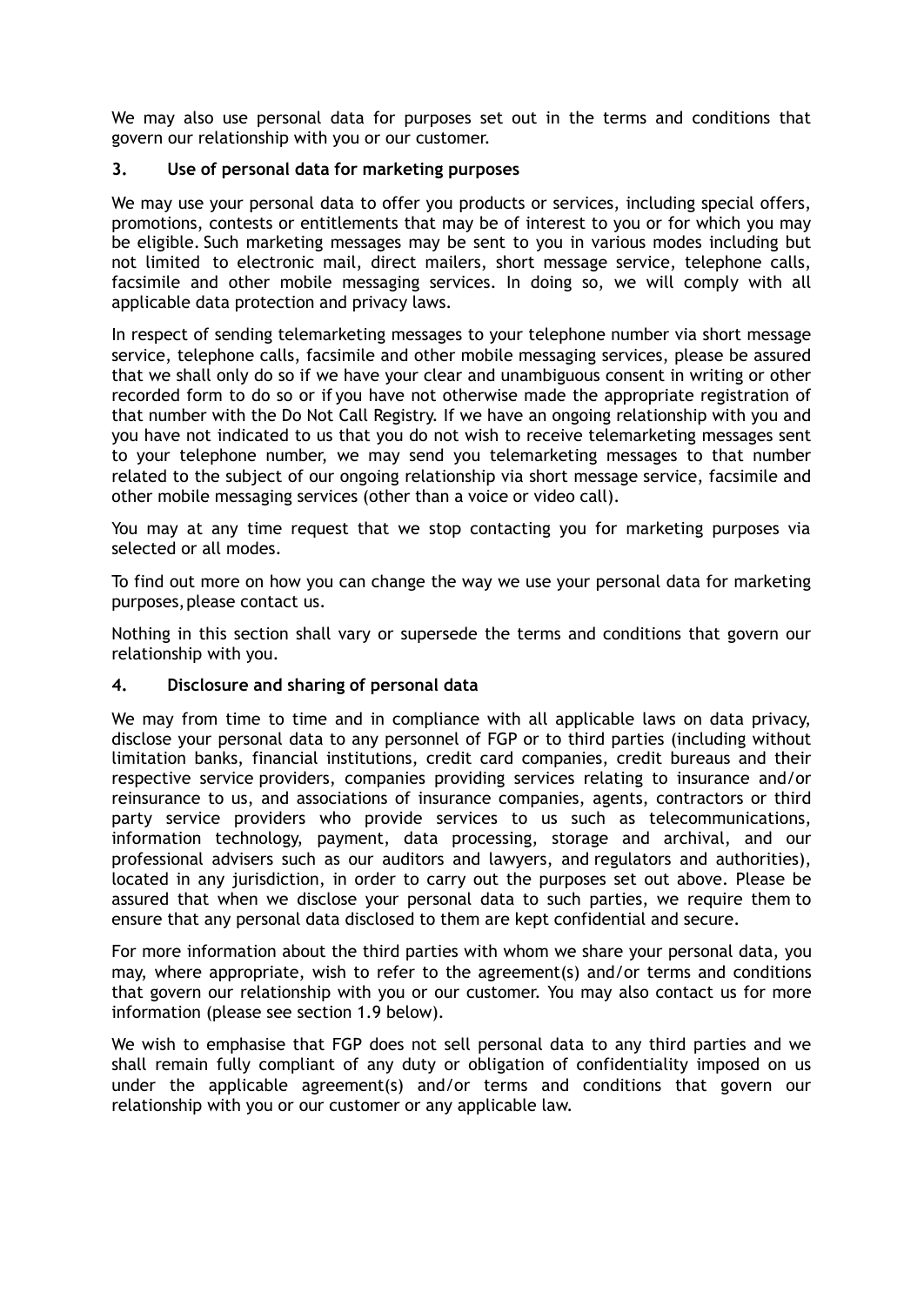You are responsible for ensuring that the personal data you provide to us is accurate, complete, and not misleading and that such personal data is kept up to date. You acknowledge that failure on your part to do so may result in our inability to provide you with the products and services you have requested. To update your personal data, please contact us (please see section 1.9 below for contact details). Where you provide us with personal data concerning individuals other than yourself, you are responsible for obtaining all legally required consents from the concerned individuals and you shall retain proof of such consent(s), such proof to be provided to us upon our request.

We may transfer, store, process and/or deal with your personal data in any jurisdiction. In doing so, we will comply with all applicable data protection and privacy laws.

# **5. Cookies and related technologies**

The Website uses cookies. A cookie is a small text file placed on your computer or mobile device when you visit a Website or use an app. Cookies collect information about users and their visit to the Website or use of the app, such as their Internet protocol (IP) address, how they arrived at the Website (for example, through a search engine or a link from another Website), how they navigate within the Website or app, browser information, computer or device type, operating system, internet service provider, website usage, referring/exit pages, platform type, date/time stamp, number of clicks, and ads viewed. We use cookies and other technologies to facilitate your internet sessions and use of our apps, offer you products and/or services according to your preferred settings, track use of our websites and apps and to compile statistics about activities carried out on our websites.

You may set up your web browser to block cookies from monitoring your website visit. You may also remove cookies stored from your computer or mobile device. However, if you do block cookies you may not be able to use certain features and functions of our web sites.

## **6. Other web sites**

Our websites may contain links to other websites which are not maintained by FGP. This Policy only applies to the websites of FGP. When visiting these third party websites, you should read their privacy policies which will apply to your use of such websites.

# **7. Retention of personal data**

Your personal data is retained as long as the purpose for which it was collected remains and until itis no longer necessary for any legal or business purposes.

# **8. Queries, Access/Correction Requests and Withdrawal of Consent**

If you:

- (a) have queries about our data protection processes and practices;
- (b) wish to request access to and/or make corrections to your personal data in our possessionor under our control; or
- (c) wish to withdraw your consent to our collection, use or disclosure of your personal data,

please submit a written request (with supporting documents, (if any) to our Compliance Officer at: [team@fairgambling.io.](mailto:team@fairgambling.io) Our Compliance Officer shall endeavour to respond to you within 30 days of your submission. Please note that if you withdraw your consent to any or all use or disclosure of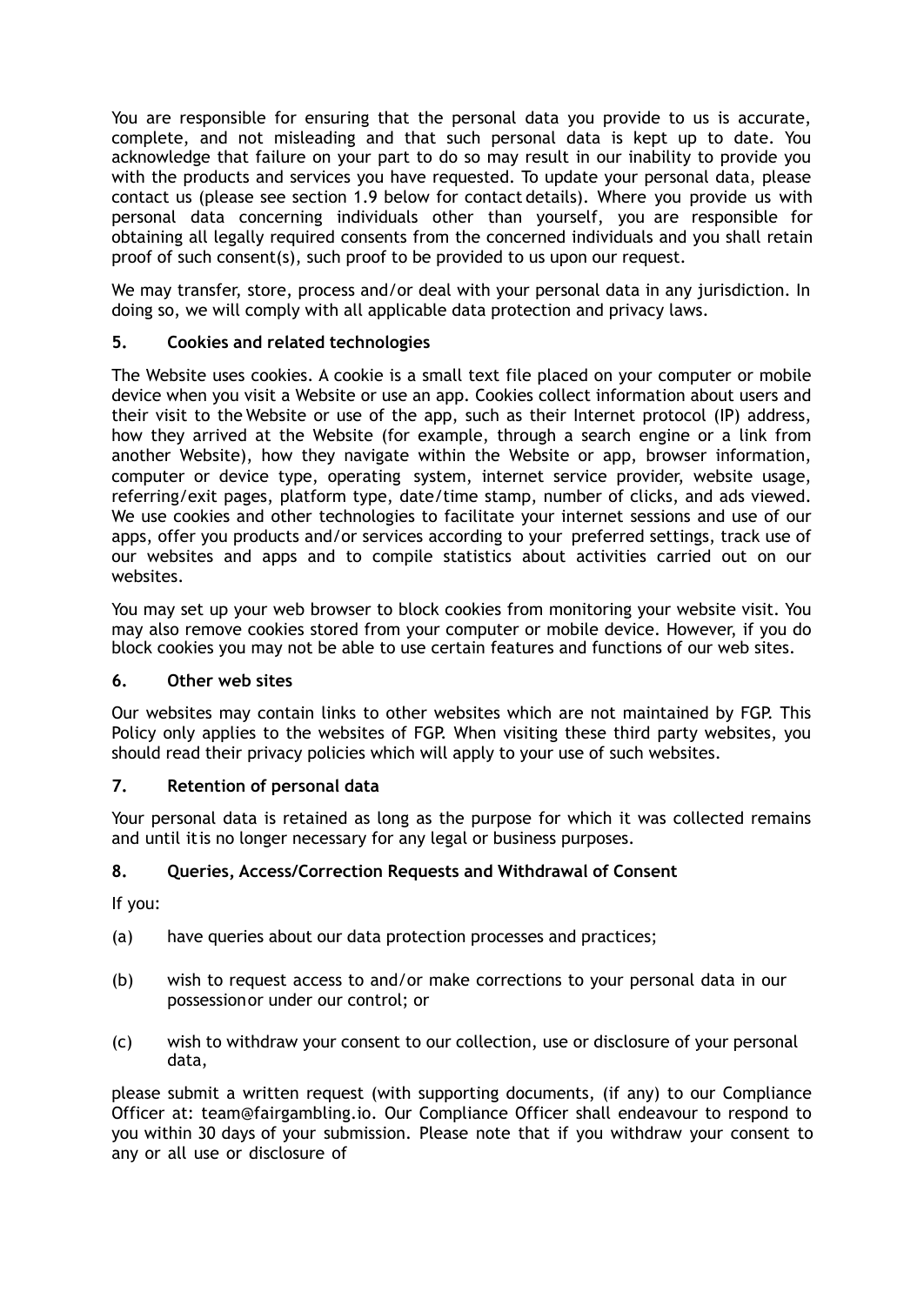your personal data, depending on the nature of your request, we may not be in a position to continue to provide our services or products to you or administer any contractual relationship in place. Such withdrawal may also result in the termination of any agreement you may have with us. Our legal rights and remedies are expressly reserved in such event.

We may charge you a fee for processing your request for access. Such a fee depends on the nature and complexity of your access request. Information on the processing fee will be made available to you.

# **9. Contact information**

To contact us on any aspect of this Policy or your personal data or to provide any feedback that you may have, please contact our Compliance Officer at [team@fairgambling.io](mailto:team@fairgambling.io)

## **10. Governing Law and Jurisdiction**

This Policy and your use of the Website shall be governed and construed in accordance with the laws of Singapore. You agree to submit to the exclusive jurisdiction of the Singapore courts.

# **11. Amendments and updates to PERA Finance Privacy Policy**

We reserve the right to amend this Policy from time to time to ensure that this Policy is consistent with any developments to the way FGP uses your personal data or any changes to the laws and regulations applicable to FGP. We will make available the updated Policy on the Website. You are encouraged to visit the Website from time to time to ensure that you are well informed of our latest policies in relation to personal data protection. All communications, transactions and dealings with us shall be subject to the latest version of this Policy in force at the time.

## **12. For European Union or European Economic Area Residents**

This section applies if you are an individual located in the European Union or European Economic Area. Subject to applicable law, you have the following additional rights in relation to your personal data:

- (a) the right to access your personal data (if you ask us, we will confirm whether we are processing your personal data in a structured, commonly used and machine-readable format and, if so, provide you with a copy of that personal data (along with certain other details). If you require additional copies, we may need to charge a reasonable fee;
- (b) the right to ensure the accuracy of your personal data;
- (c) the right to have us delete your personal data (we will do so in some circumstances, such as where we no longer need it, but do note that we may not delete your data when other interests outweigh your right to deletion);
- (d) the right to restrict further processing of your personal data (unless we demonstrate compelling legitimate grounds for the processing);
- (e) rights in relation to automated decision-making and profiling (you have the right to be free from decisions based solely on automated processing of your personal data, including profiling, that affect you, unless such processing is necessary for entering into, or the performance of, a contract between you and us or you provide your explicit consent to such processing);